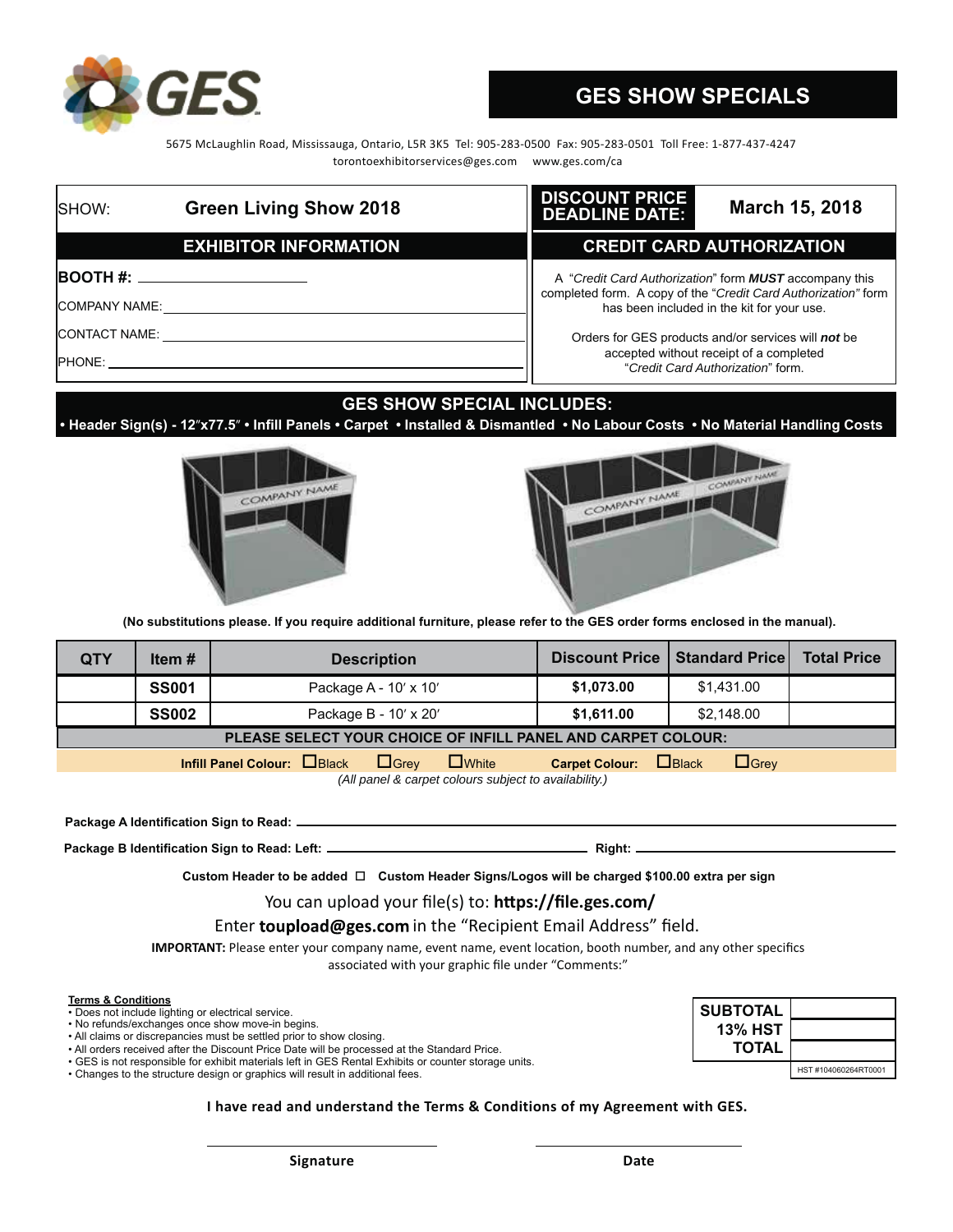

### **EXHIBIT RENTALS**

5675 McLaughlin Road, Mississauga, Ontario, L5R 3K5 Tel: 905-283-0500 Fax: 905-283-0501 Toll Free: 1-877-437-4247 torontoexhibitorservices@ges.com www.ges.com/ca

| <b>ISHOW:</b><br><b>Green Living Show 2018</b>          | <b>DISCOUNT PRICE</b><br><b>DEADLINE DATE:</b> | March 15, 2018                                                                                                                  |  |
|---------------------------------------------------------|------------------------------------------------|---------------------------------------------------------------------------------------------------------------------------------|--|
| <b>EXHIBITOR INFORMATION</b>                            |                                                | <b>CREDIT CARD AUTHORIZATION</b>                                                                                                |  |
| <b>BOOTH #: ______________________</b><br>COMPANY NAME: |                                                | A "Credit Card Authorization" form <b>MUST</b> accompany this<br>completed form. A copy of the "Credit Card Authorization" form |  |
|                                                         |                                                | has been included in the kit for your use.                                                                                      |  |
| CONTACT NAME:                                           |                                                | Orders for GES products and/or services will not be                                                                             |  |
| <b>IPHONF</b>                                           |                                                | accepted without receipt of a completed<br>"Credit Card Authorization" form.                                                    |  |

**ALL ORDERS MUST BE PREPAID IN FULL (ORDERS CAN NOT BE PROCESSED UNTIL PAYMENT IS RECEIVED)**

| Item $#$    | <b>Discount Price</b> | <b>Standard Price</b> |
|-------------|-----------------------|-----------------------|
| GM01        | \$2,336.00            | \$3,114.00            |
| <b>GM02</b> | \$2,069.00            | \$2,758.00            |
| GM03        | \$2,468.00            | \$3,290.00            |
| GM04        | \$2,693.00            | \$3,591.00            |
| <b>GM05</b> | \$2,743.00            | \$3,657.00            |
| GM06        | \$4,934.00            | \$6,578.00            |
| GM07        | \$5,105.00            | \$6,806.00            |
| GM08        | \$4,757.00            | \$6,342.00            |
| GM09        | \$5,009.00            | \$6,679.00            |
| <b>GM10</b> | \$5,618.00            | \$7.490.00            |

# **PACKAGE INCLUDES:**

•Installation & Dismantling •Choice of Panel Colour •Choice of Carpet Colour •Header Signs Black Block Letters on White Background *Pegboard is available - Call for details*

### **PACKAGE DOES NOT INCLUDE:**

•Light Fixtures •Electrical Outlet

j

### PLEASE COMPLETE THE FOLLOWING: **ITEM NUMBER:**

| <b>Infill Panel Colour:</b>                                  | $\Box$ Black | $\Box$ Grev | $\Box$ White |             | [All panel & carpet colours subject to availability.] |  |  |  |
|--------------------------------------------------------------|--------------|-------------|--------------|-------------|-------------------------------------------------------|--|--|--|
| <b>Carpet Colour</b>                                         | $\Box$ Black | $\Box$ Blue | $\Box$ Red   | $\Box$ Grev | $\Box$ Green                                          |  |  |  |
| Models 1, 2, 3, 4, 5, 6, 8 or 9 Identification Sign to Read: |              |             |              |             |                                                       |  |  |  |
| Models 7 or 10 Left:                                         |              |             |              | Right:      |                                                       |  |  |  |

|  | Indicate Date & Time For Arrival: |
|--|-----------------------------------|
|--|-----------------------------------|

### Please upload files to: https://file.ges.com/

Custom Header Signs/Logos will be charged \$100.00 extra per sign

**ALL ORDERS MUST BE PREPAID IN FULL (ORDERS CAN NOT BE PROCESSED UNTIL PAYMENT IS RECEIVED)**

#### **Terms & Conditions**

- Payment may be made by cheque up to two weeks prior to the 1<sup>st</sup> day of move in.
- All orders received after the Discount Price Date will be processed at the Standard Price.
- Exhibitor is responsible for all items for the duration of the show.
- Charges are for rental of equipment only. All items remain the property of GES.
- No refunds/exchanges once show move-in begins. All claims or discrepencies must be settled prior to show closing.
- GES is not responsible for exhibit materials left in GES Rental Exhibits or counter storage units.
- Changes to the structure design or graphics will result in addtional fees.  **.**

### **I have read and understand the Terms & Conditions of my Agreement with GES.**

| <b>SUBTOTAL</b> |                      |
|-----------------|----------------------|
| <b>13% HST</b>  |                      |
| <b>TOTAL</b>    |                      |
|                 | HST #104060264RT0001 |